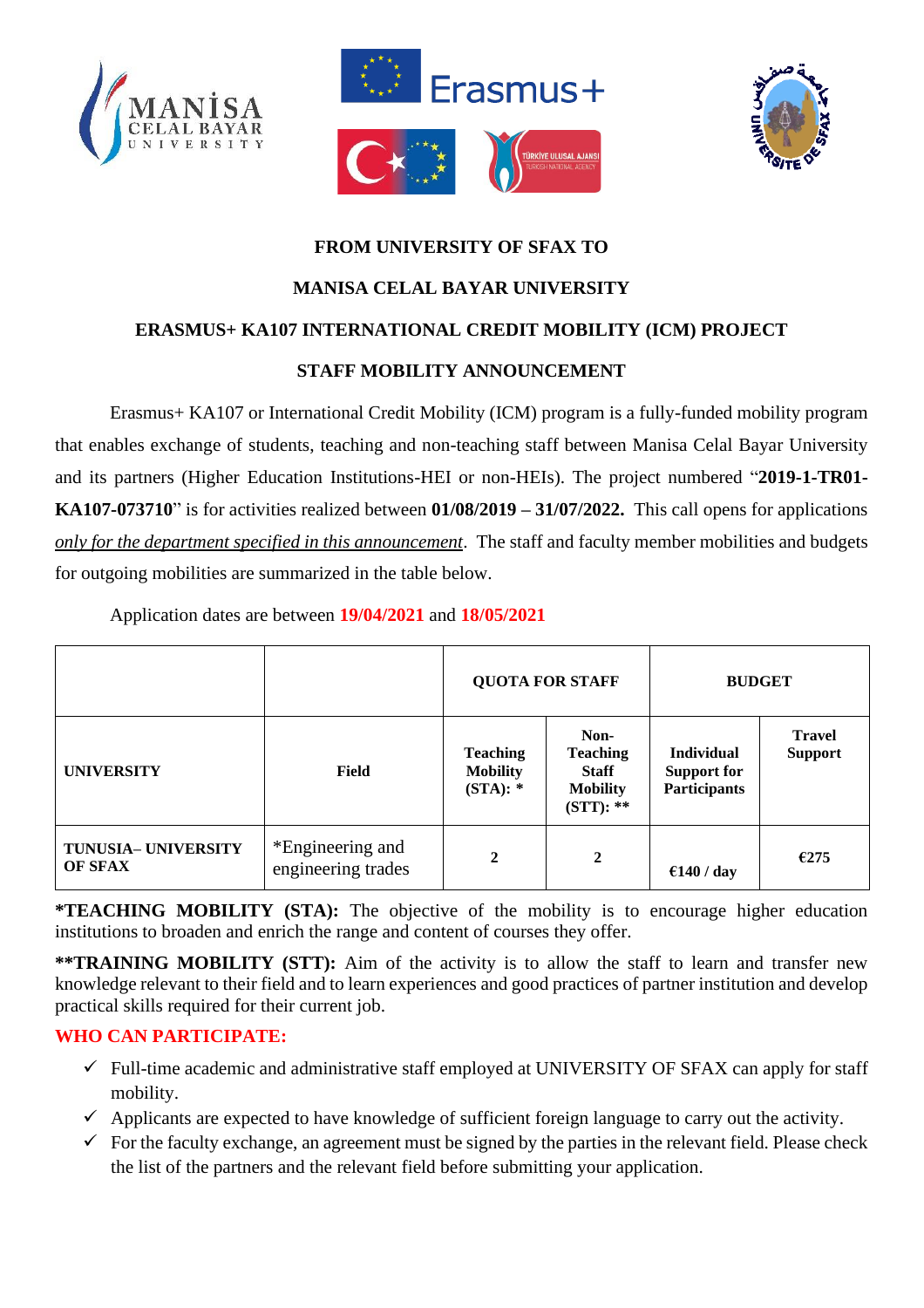





#### **FUNDING:**

**1) Individual Support for Participants: Every participant will receive a mobility grant composed of subsistence support according to the length of stay (in days). The 80 % total mobility grant for will be paid before the mobility.**

**2) Travel Support for Participants: Each selected individual participant will receive a travel contribution. Travel grant will be paid before the participants' mobility period. IMPORTANT NOTES:** 

- 1) All participants should abide by the allocated budget constrains since no extra funding is available.
- **2)** The travel budget is calculated according to the travel calculator and even if the ticket fare exceeds the travel support amount, no extra funding can be granted to the participants.
- 3) The duration of the mobility is **minimum 5 days** and **maximum 7 days.**
- 4) The minimum duration of the activity is limited to 5 days excluding travel time. The activity period is 5 days for teaching mobility and 2 days for travel.
- 5) Applicants are expected to have sufficient knowledge of a foreign language to carry out the activity.
- 6) **ICM without Grant Option:** Participants who are entitled to receive an Erasmus+ ICM grant may abandon their right to receiving the grant or eligible applicants may benefit from ICM staff mobility through "without grant option" by declaring that they want to use this right after the announcement of results.
- 7) **Additional Grant Opportunity for Staff with Special Needs**: Additional grants are available for academic staff with special needs who wish to participate in Erasmus+ ICM programme and where participation would not be possible without extra financial support. In order to learn more about additional grant opportunities for staff with special needs, please get in contact with Mrs Fatma GHORBEL; fatma.ghorbel@usf.tn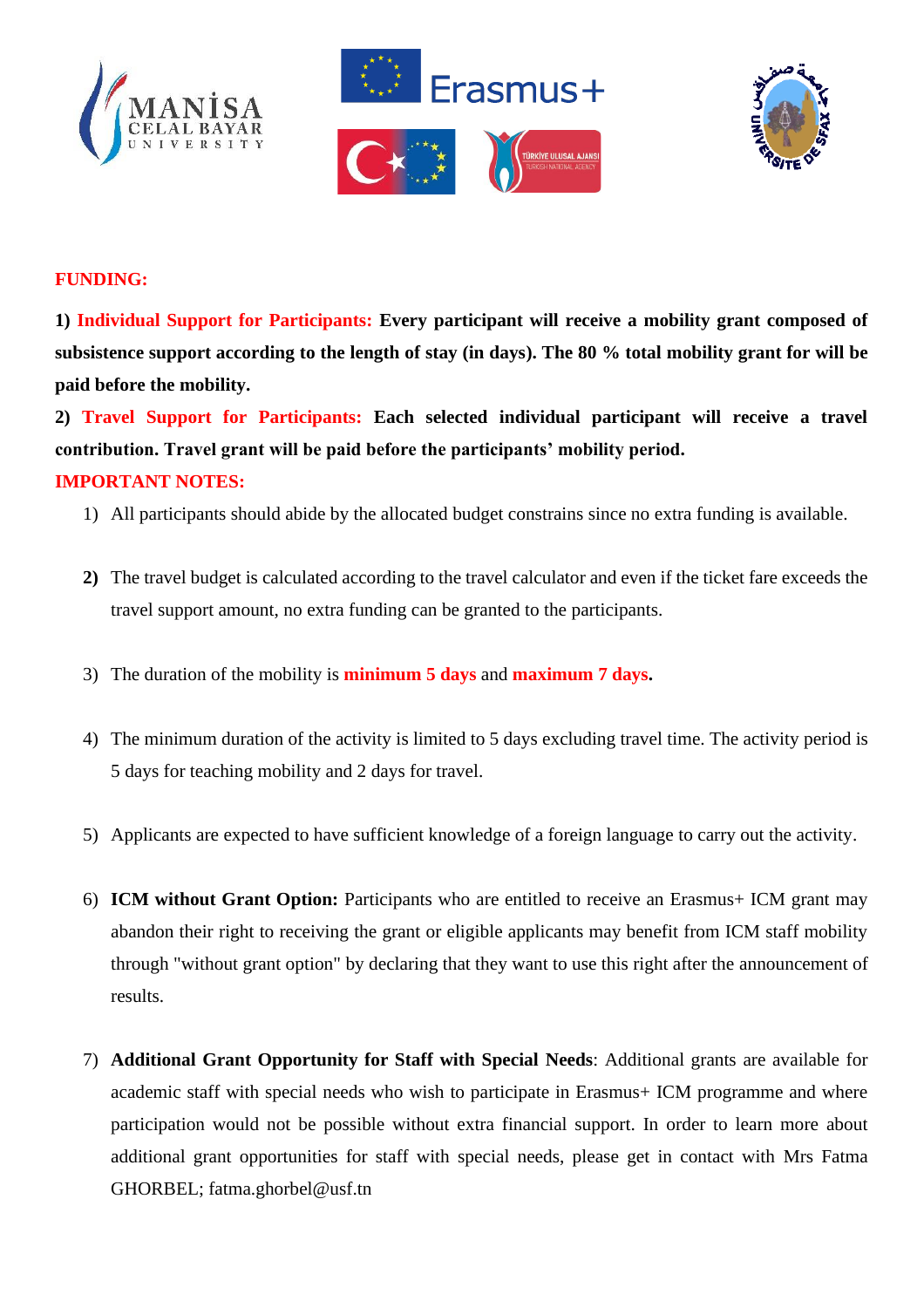





## **The Selection Criteria Apply To All Staff:**

- **1) For each previous participation in Erasmus+ Staff Mobility within KA107 (Erasmus+ Staff Exchange between Program and Partner Countries): -10 points**
- **2) Staff taking part in the Erasmus+ KA107 program for the first time: +5 points**
- **3) Participation in Erasmus programme in the country of nationality: -10 points**
- **4) Disadvantaged staff (with documentation of disability): +10 points**
- **5) Seniority: Junior/ < 5 years of experience + 4 points**

**Intermediate/ 5-10 years of experience + 6 points**

**Senior/ 10+ years of experience + 8 points**

#### **APPLICATION DATES**

**-** Applications should be submitted between the dates of and **19/04/2021** - **18/05/2021** and handed to the International Relations Office, University of Sfax Airport road km 0.5 – Sfax Late applications will not be accepted.

#### **APPLICATION DOCUMENTS & HOW TO APPLY**

1. All applicants should fill out the **Application Form**. Please fill the application form by computer.

2. **Copy of the Passport or National ID Document** is required.

3. **Foreign Language Proficiency Document.** Even though submission of the foreign language proficiency document is voluntary, applicants who have higher foreign language proficiency grades will have precedence.

# 4**. The 5 Days Draft Work Plan. This is the document to be sent to the partner university (MCBU) about your mobility.**

The application form and the other related documents should be printed, signed and handed to International Relations Office, University of Sfax Airport road km 0.5 – Sfax with other required documents.

**5.** The application results will be announced on **05/06/2021** through university website.